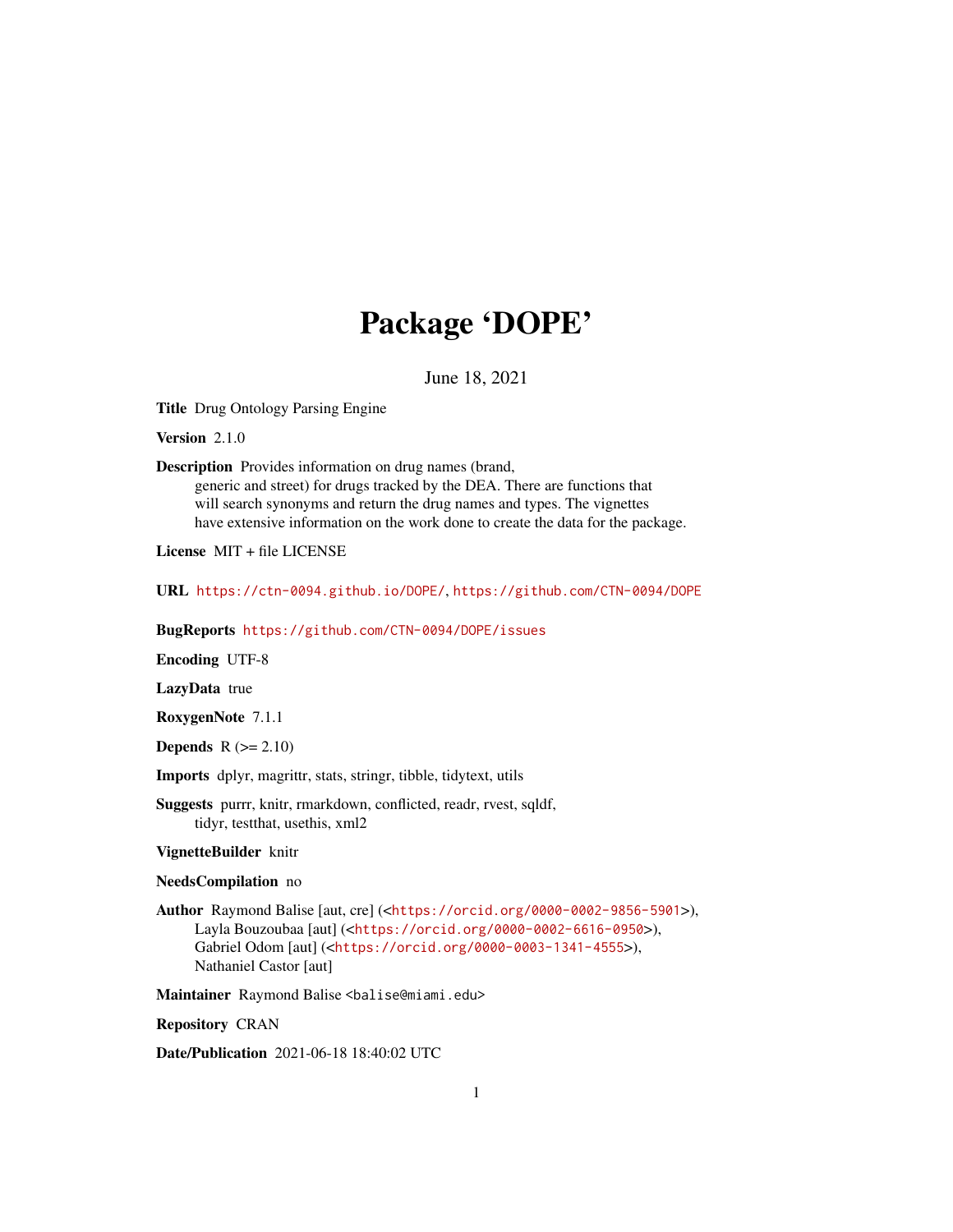## <span id="page-1-0"></span>R topics documented:

|  |  |  |  |  |  |  |  |  |  |  |  |  |  |  |  |  | 10 |
|--|--|--|--|--|--|--|--|--|--|--|--|--|--|--|--|--|----|
|  |  |  |  |  |  |  |  |  |  |  |  |  |  |  |  |  |    |
|  |  |  |  |  |  |  |  |  |  |  |  |  |  |  |  |  |    |
|  |  |  |  |  |  |  |  |  |  |  |  |  |  |  |  |  |    |
|  |  |  |  |  |  |  |  |  |  |  |  |  |  |  |  |  |    |
|  |  |  |  |  |  |  |  |  |  |  |  |  |  |  |  |  |    |
|  |  |  |  |  |  |  |  |  |  |  |  |  |  |  |  |  |    |
|  |  |  |  |  |  |  |  |  |  |  |  |  |  |  |  |  |    |
|  |  |  |  |  |  |  |  |  |  |  |  |  |  |  |  |  |    |
|  |  |  |  |  |  |  |  |  |  |  |  |  |  |  |  |  |    |
|  |  |  |  |  |  |  |  |  |  |  |  |  |  |  |  |  |    |
|  |  |  |  |  |  |  |  |  |  |  |  |  |  |  |  |  |    |
|  |  |  |  |  |  |  |  |  |  |  |  |  |  |  |  |  |    |
|  |  |  |  |  |  |  |  |  |  |  |  |  |  |  |  |  |    |
|  |  |  |  |  |  |  |  |  |  |  |  |  |  |  |  |  |    |

compress\_lookup *Collapse Redundant Rows of a Lookup Table*

#### Description

Given a Drug Lookup table as returned by the function [lookup](#page-5-1), collapse rows from unwanted columns

#### Usage

```
compress_lookup(
  lookupTable,
  compressOriginalWord = FALSE,
  compressClass = FALSE,
  compressCategory = FALSE,
  compressSynonym = TRUE
)
```
#### Arguments

| lookupTable          | A lookup table with category data. frame having three columns: drug class,     |
|----------------------|--------------------------------------------------------------------------------|
|                      | drug category, and drug street name. These tables are returned by the function |
|                      | lookup.                                                                        |
| compressOriginalWord |                                                                                |
|                      | Should the search word(s) be collapsed? Defaults to FALSE.                     |
| compressClass        | Should the drug class be collapsed? Defaults to FALSE.                         |
| compressCategory     |                                                                                |
|                      | Should the drug category be collapsed? Defaults to FALSE.                      |
| compressSynonym      |                                                                                |
|                      | Should the drug synonym / street name be collapsed? Defaults to TRUE.          |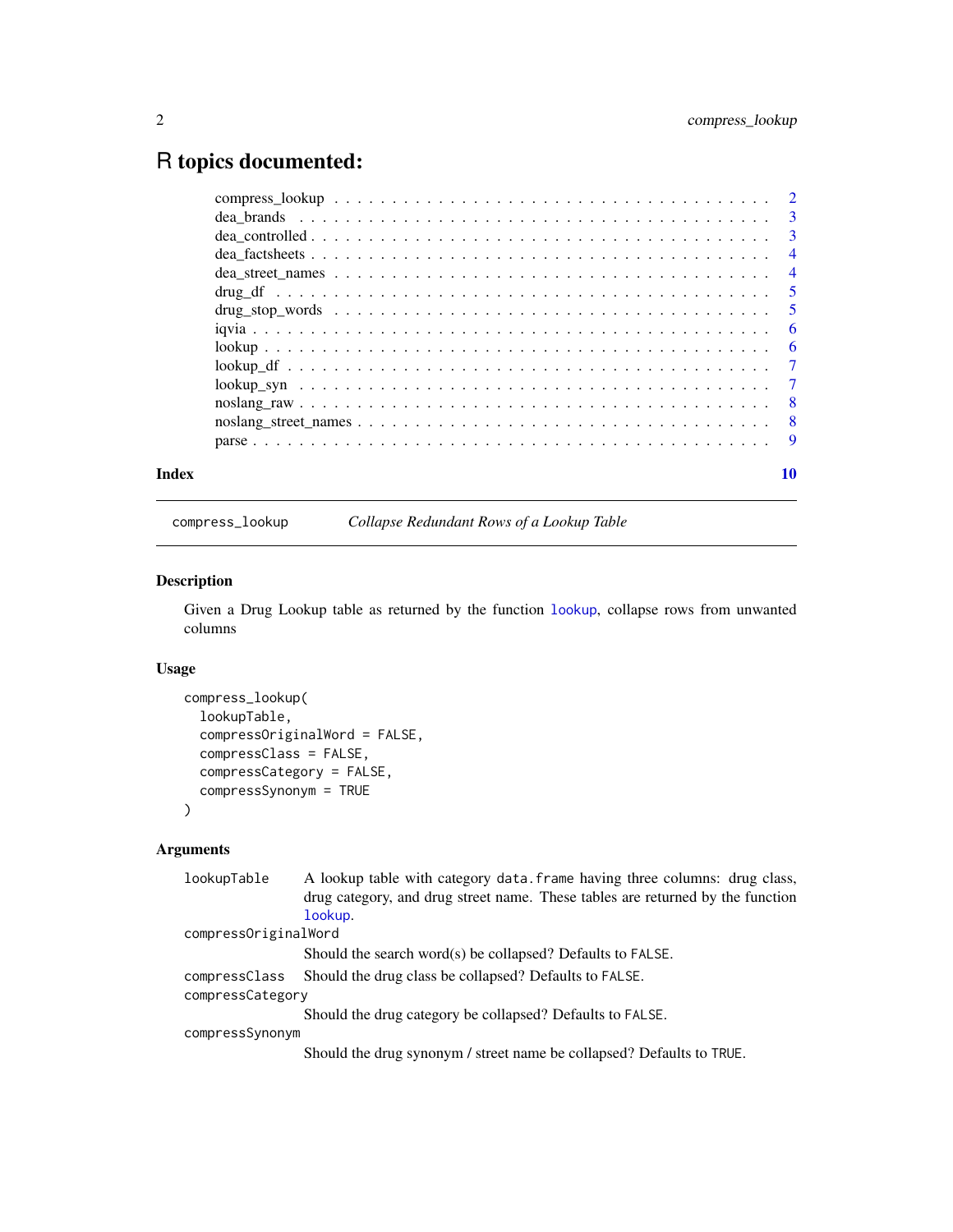#### <span id="page-2-0"></span>dea\_brands 3

#### Value

A compressed lookup table, with unwanted columns removed.

#### Examples

```
longExampleTable <- lookup("dope", "methamphetamine")
compress_lookup(longExampleTable)
compress_lookup(longExampleTable, compressCategory = TRUE)
```
dea\_brands *Drug brand info*

#### Description

A dataset containing a unique record for each the drug categories and their respective brand names.

#### Usage

data(dea\_brands)

#### Format

A tibble with 28 rows and 2 variables:

category the drug category

brands Drug brand name

dea\_controlled *Drug controlled substance synonyms*

#### Description

A dataset containing

#### Usage

data(dea\_controlled)

#### Format

A tibble with 29 rows and 3 variables:

substance formal drug name

number DEA number

schedule drug schedule number

narcotic Yes No indicator if the drug is a narcotic

synonym synonym name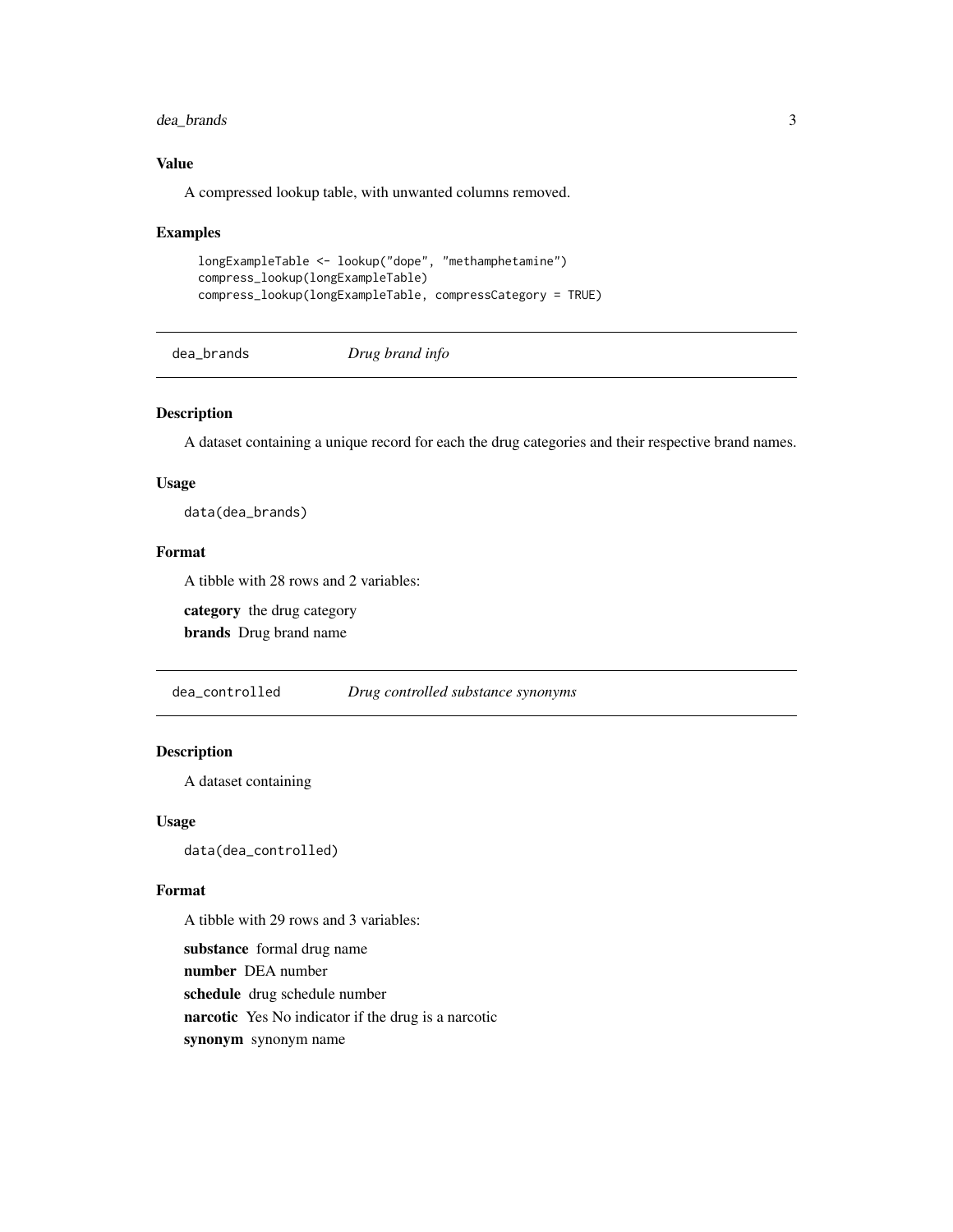<span id="page-3-0"></span>

#### Description

A dataset containing a record for each drug category listed on https://www.dea.gov/factsheets, the class in which that drug belongs in and path to the factsheet.

#### Usage

data(dea\_factsheets)

#### Format

A tibble with 29 rows and 3 variables:

class the drug class

category the drug category

fact\_path the unique path to the drug's factsheet

#### Source

<https://www.dea.gov/factsheets>

dea\_street\_names *Drug slang from DEA's DIR-020-17 Drug Slang Code Words.pdf*

#### Description

A dataset containing slag provided by the DEA

#### Usage

data(dea\_street\_names)

#### Format

A tibble with 1734 rows and 3 variables:

category DEA drug category brand Brand name of drug

slang slang name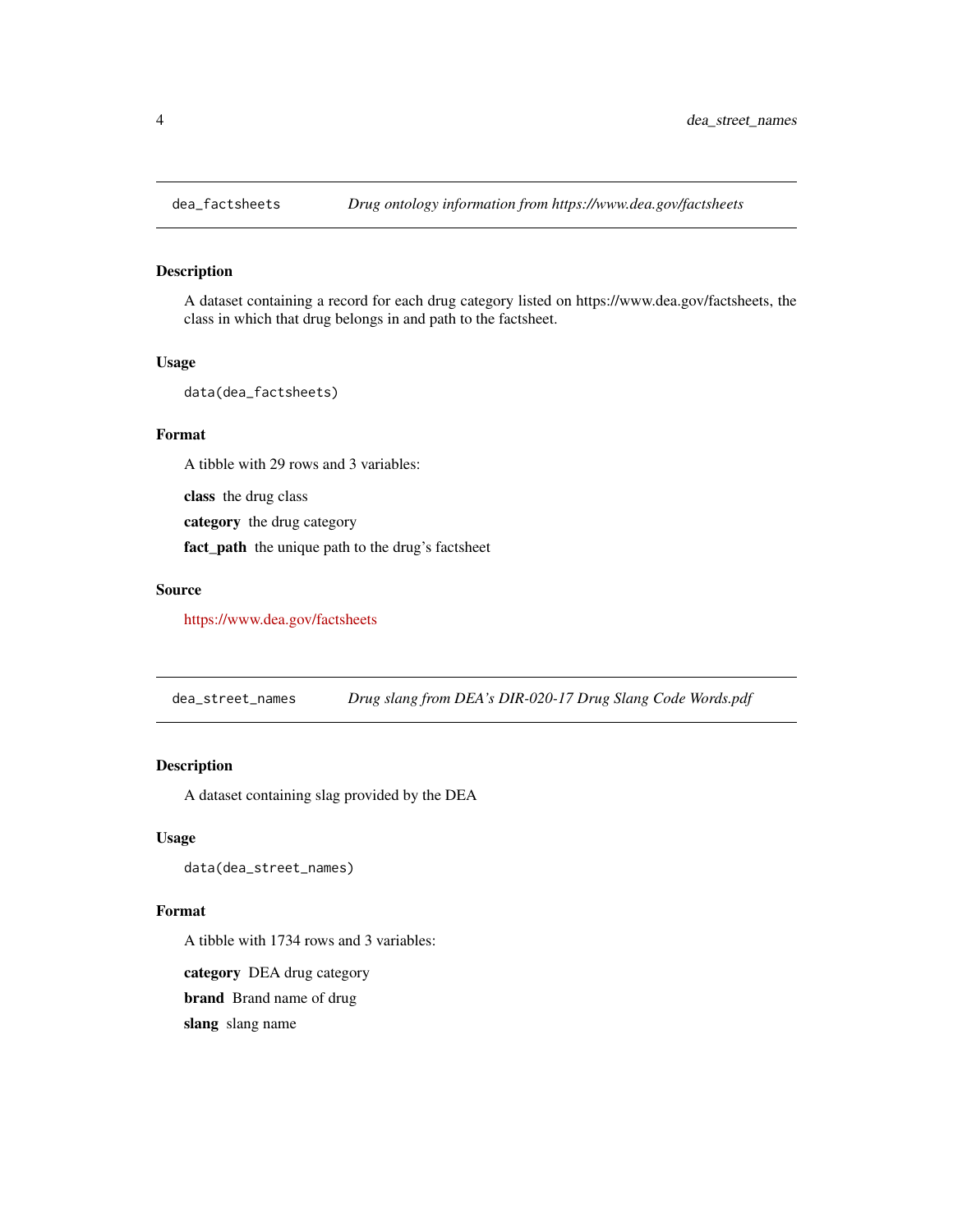<span id="page-4-0"></span>

#### Description

A dataset containing a record of drugs used by a patient. The textdrug field is unstructured.

#### Usage

data(drug\_df)

#### Format

A tibble with 500 rows and 3 variables:

textdrug A free-text field of drug names

sex Patient sex

race Patient race

drug\_stop\_words *A vector with drug-specific stop words in English*

#### Description

These are extraneous words or characters found in several clinical data that have been accumulated to form a vector that can be used to parse out drug names from corpus of text.

#### Usage

data(drug\_stop\_words)

#### Format

A vector with 47 words: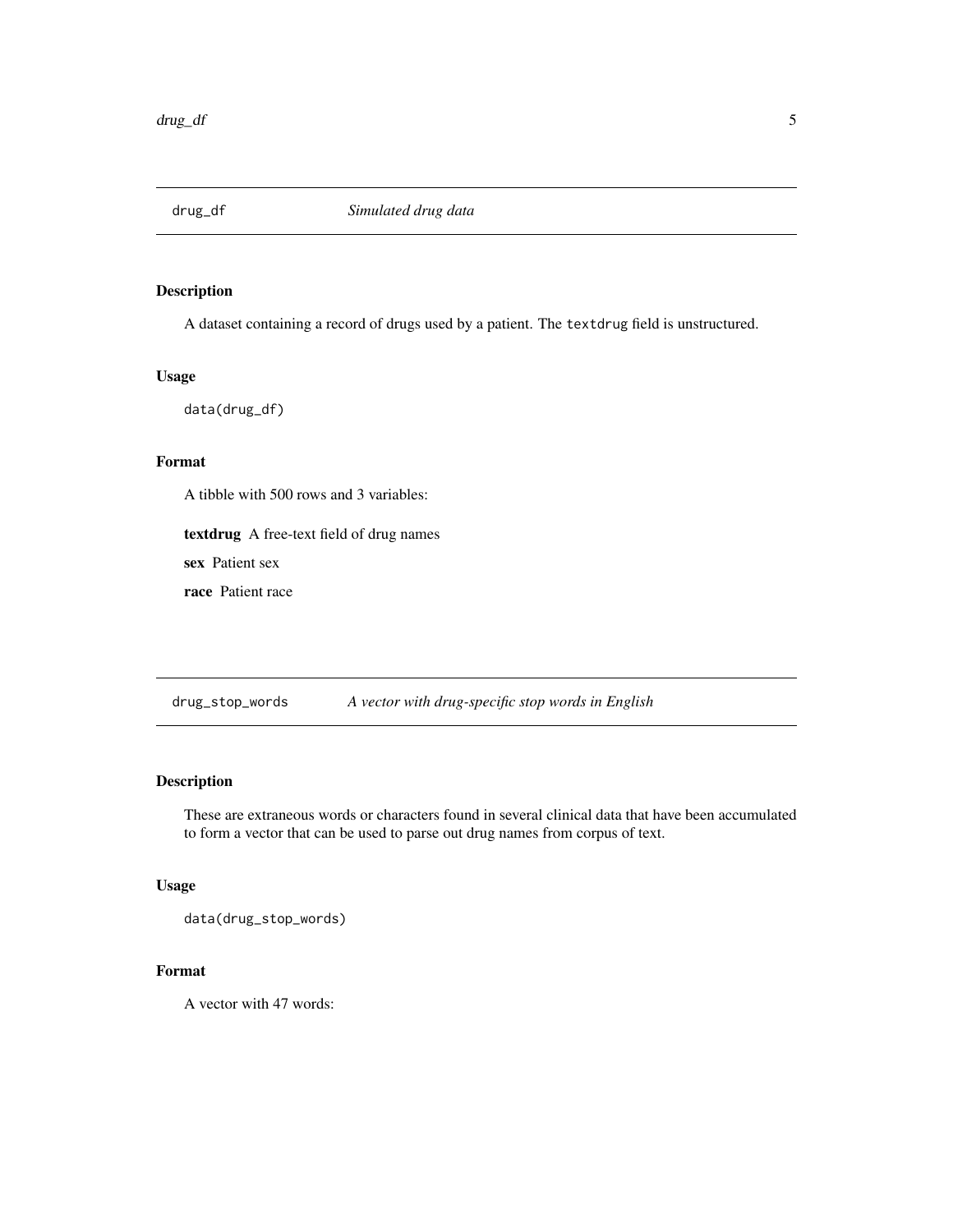<span id="page-5-0"></span>

#### Description

A dataset containing a unique record for each the drug names and their classes and categories.

#### Usage

data(iqvia)

#### Format

A tibble with 125 rows and 3 variables:

caegory drug category

class the drug class

synonym drug name

<span id="page-5-1"></span>lookup *Make a table with the class and category for a drug name*

#### Description

This function provides a table with drug class and category information all of the known drugs.

#### Usage

```
lookup(
  drug_vec = NULL,
  ...,
  searchClass = TRUE,
  searchCategory = TRUE,
  searchSynonym = TRUE
)
```
#### Arguments

| drug_vec      | a vector of strings holding possible drug names                                                            |
|---------------|------------------------------------------------------------------------------------------------------------|
| $\cdots$      | multiple strings holding possible drug names                                                               |
| searchClass   | Should the substances listed in  be searched for in column class? Defaults<br>to TRUE.                     |
|               | searchCategory Should the substances listed in  be searched for in column category? De-<br>faults to TRUE. |
| searchSynonym | Should the substances listed in $\dots$ be searched for in column synonym? De-<br>faults to TRUE.          |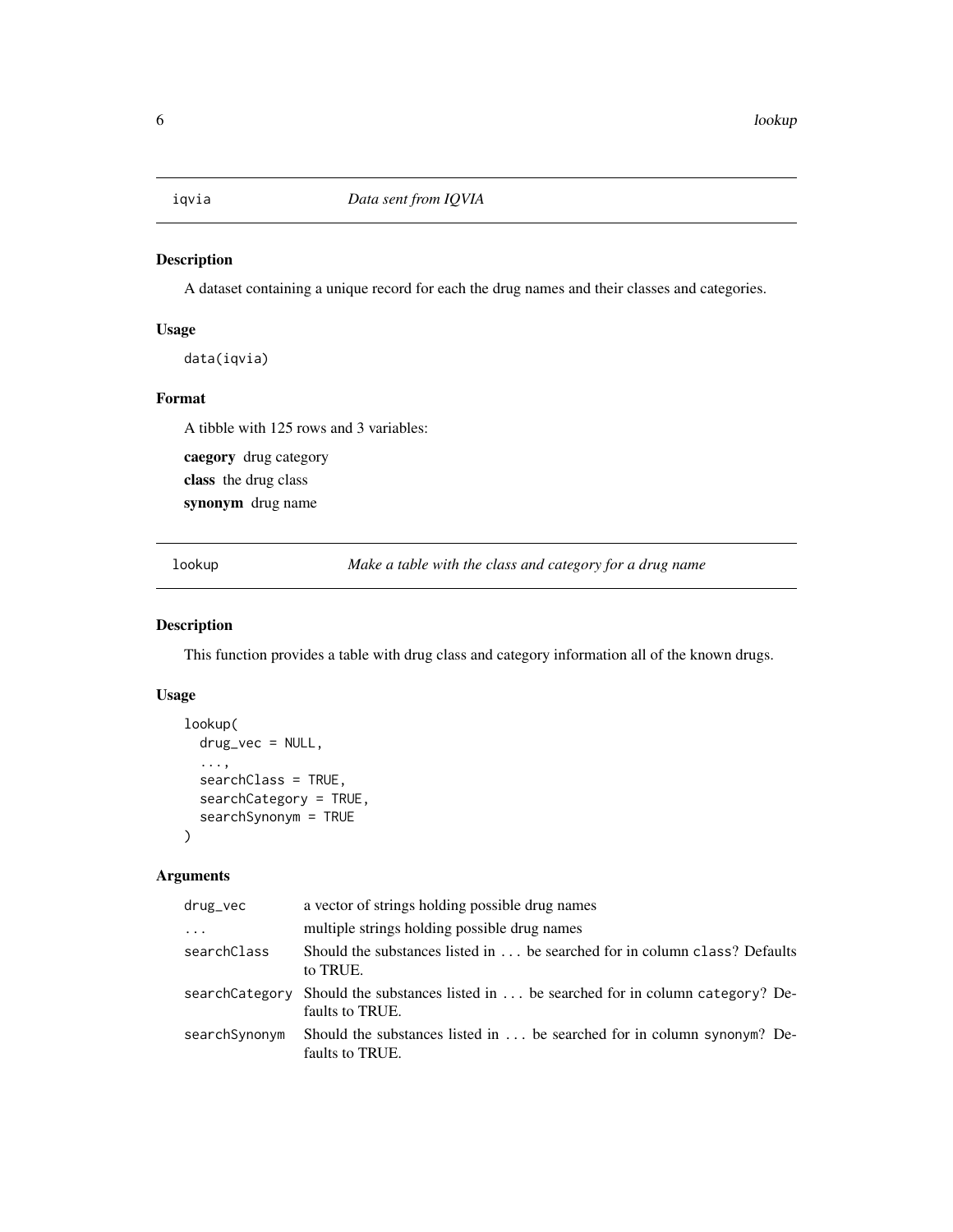#### <span id="page-6-0"></span>lookup\_df 7

#### Value

A lookup table with category data.frame having four columns: original search term, drug class, drug category, and drug street name.

#### Examples

```
lookup("zip", "shrooms")
```
lookup\_df *A lookup table with drug class, category, and synonyms*

#### Description

A dataset containing a record for each drug synonym

#### Usage

data(lookup\_df)

#### Format

A tibble with 4,296 rows and 3 variables:

class the drug class

category the drug category

synonym drug synonym

lookup\_syn *Make a table with the class and category for a drug name*

#### Description

This function provides a table with drug synonyms that have the same class and category as the search term.

#### Usage

lookup\_syn(drug\_name)

#### Arguments

drug\_name a string of a single drug name.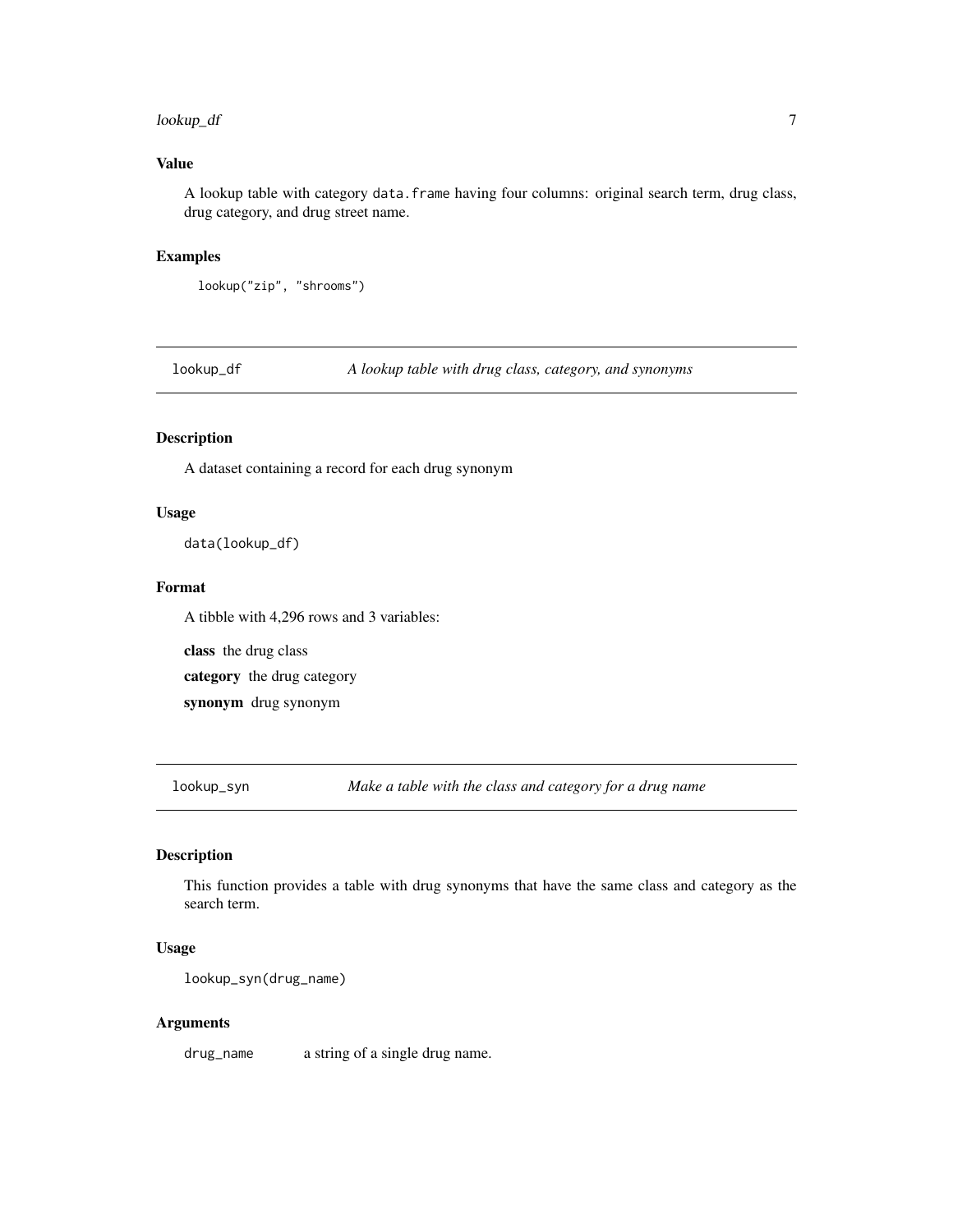#### <span id="page-7-0"></span>Value

A lookup table with category data.frame having three columns: drug class, drug category match, and synonym name.

#### Examples

```
lookup_syn("zip")
```
noslang\_raw *Drug terms from https://www.noslang.com/drugs/dictionary*

#### Description

A dataset containing a record for a drug rleated term and it's description. This contains both drug names and other things like drug amounts.

#### Usage

data(noslang\_raw)

#### Format

A tibble with 3172 rows and 2 variables:

street\_name Slang term

description Text description of drug term

#### Source

[www.noslang.com](https://www.noslang.com/drugs/dictionary)

noslang\_street\_names *Drug slang from https://www.noslang.com/drugs/dictionary*

#### Description

A dataset containing a record for a drug slang term and it's description.

#### Usage

data(noslang\_street\_names)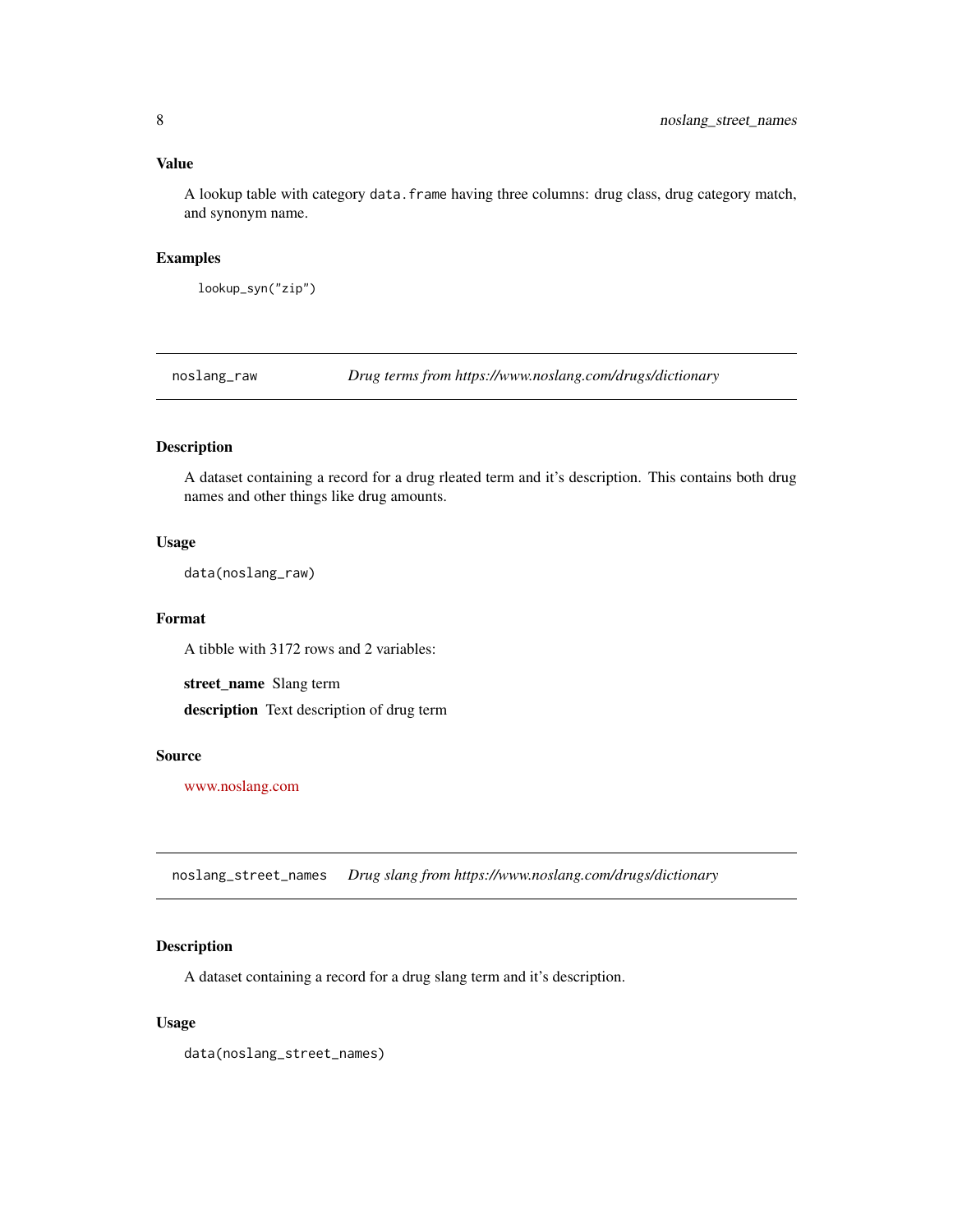#### <span id="page-8-0"></span>parse the contract of the contract of the contract of the contract of the contract of the contract of the contract of the contract of the contract of the contract of the contract of the contract of the contract of the cont

### Format

A tibble with 3172 rows and 2 variables:

street\_name Slang term

description Text description of drug term

#### Source

[www.noslang.com](https://www.noslang.com/drugs/dictionary)

parse *Parse a vector of free text containing drug information*

#### Description

This function provides a dataframe of parsed out strings from a free text field, input as a vector, specified by the user.

#### Usage

parse(drug\_vec)

#### Arguments

drug\_vec A vector containing the free text to be parsed

#### Value

A n x 1 vector of class character.

#### Examples

parse("Lortab and Percocet")